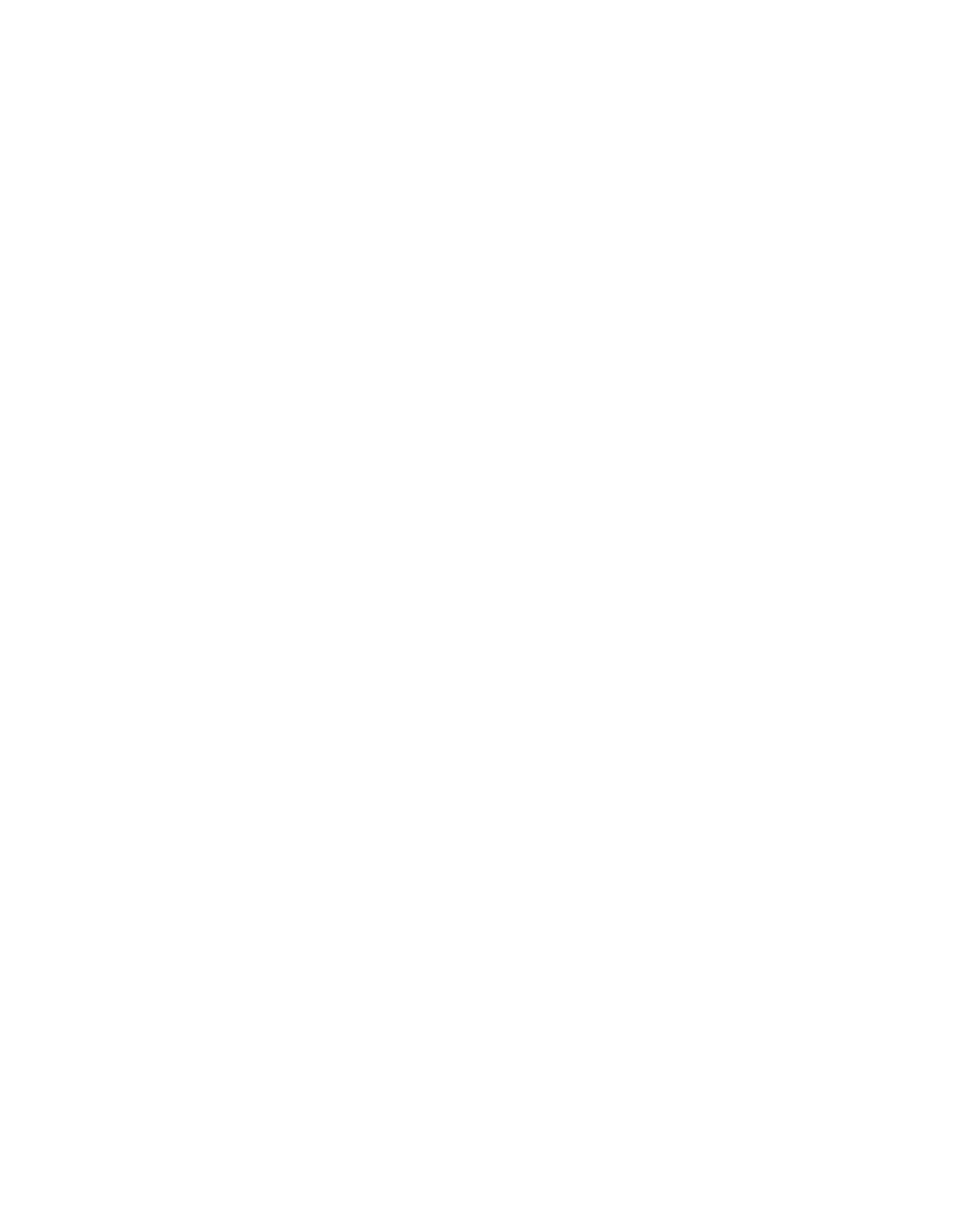## **BURKE, Justice.**

[¶1] Ronald Romero challenges the sentence he received after being convicted on a felony charge of a third battery against a household member. He claims the State failed to prove that one of his prior convictions was against a household member. Satisfied that the proof was sufficient, we will affirm Mr. Romero's sentence.

### *ISSUE*

[¶2] Mr. Romero presents one issue: "Did the State prove that Mr. Romero was subject to felony punishment under Wyo. Stat. Ann. §  $6-2-501(f)(ii)$ ?"

# *FACTS*

[¶3] On March 3, 2009, a jury found Mr. Romero guilty of battery against a household member. Following a procedure previously agreed to by the parties, the district court dismissed the jury, then allowed the State to present evidence of two of Mr. Romero's prior convictions. The State offered Exhibit 15, which was an authenticated copy of a Judgment and Sentence entered against Mr. Romero in 2007, and Exhibit 16, an authenticated copy of an Amended Judgment and Sentence entered against Mr. Romero in 2000. Mr. Romero offered no objection, and the district court received Exhibits 15 and 16 into evidence "for purposes of sentencing." The district court then ordered the preparation of a Presentence Investigation Report for Mr. Romero.

[¶4] At the sentencing hearing, Mr. Romero's defense counsel indicated that they had received and reviewed the Presentence Investigation Report, and had a single objection. The Report indicated that Mr. Romero had been convicted of misdemeanor harassment in 2003. Mr. Romero contended that this charge had been dismissed, and did not result in a conviction. The district court agreed to disregard that information. Defense counsel stated that Mr. Romero had "no material corrections to make" to any of the other information contained in the Report. After Mr. Romero offered several witnesses who spoke on his behalf, the district court, at Mr. Romero's request, continued the sentencing hearing to allow Mr. Romero an opportunity to complete his efforts to gain acceptance into a community corrections or alcohol treatment program.

[¶5] When the sentencing hearing was later reconvened, the district court heard from the victim, and from Mr. Romero himself. The district court stated, however, that its "focus" in sentencing would be "on the information that has come out through the Presentence Investigation Report." Mr. Romero made no objection. The district court then pronounced that, "With regard to the charge of battery, third offense domestic, under Wyoming Statute 6-2-501(b)(f)(ii), I will impose a sentence of not less than three, nor more than five years of confinement by the Wyoming Department of Corrections." Mr. Romero has appealed that sentencing decision.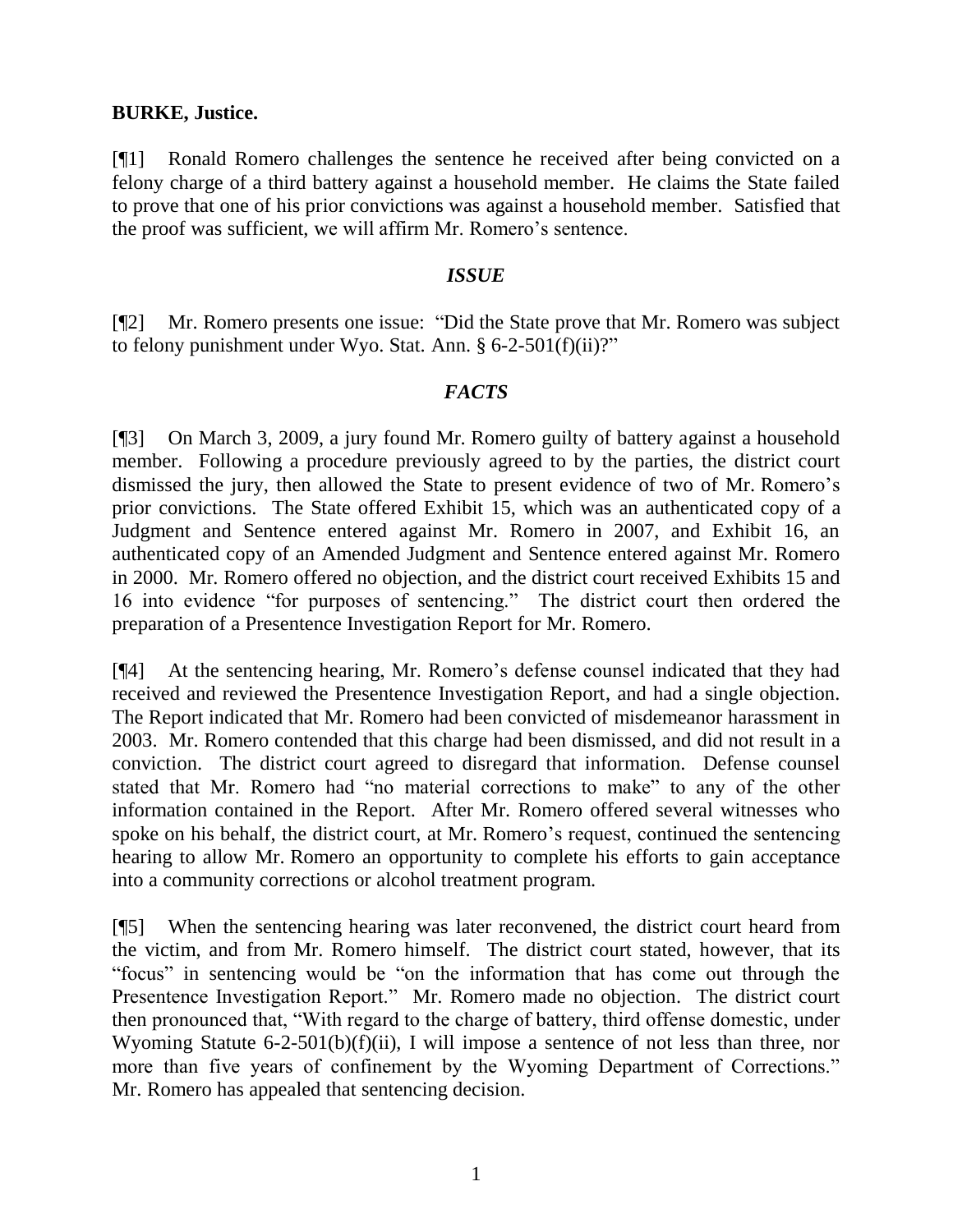#### *STANDARD OF REVIEW*

[¶6] Mr. Romero's issue is best characterized as a challenge to the sufficiency of the evidence.

> When we review a criminal conviction for sufficiency of the evidence, we view facts in the light most favorable to the State. *Downs v. State*, 581 P.2d 610, 614 (Wyo. 1978). We leave out any conflicting evidence of the defendant, and draw every reasonable inference in the State's favor. *Id*. The question we must answer is whether a reasonable and rational jury could have convicted the defendant of the crime based upon the evidence that was presented at trial. *Horn v. State*, 554 P.2d 1141, 1145 (Wyo. 1976).

*Guy v. State*, 2008 WY 56, ¶ 37, 184 P.3d 687, 698 (Wyo. 2008). We apply the same standard to a decision made by the court rather than a jury. *Fitzgerald v. State*, 599 P.2d 572, 574 (Wyo. 1979) ("The function of the finder of fact in cases tried to a court is identical to that in cases tried to juries, and the same rules are applicable with respect to the standards and principles applied in appellate review.").

### *DISCUSSION*

[ $[$ ] Wyo. Stat. Ann. § 6-2-501 (LexisNexis 2007) provided, in pertinent part:

(b) A person is guilty of battery if he unlawfully touches another in a rude, insolent or angry manner or intentionally, knowingly or recklessly causes bodily injury to another . . . .

(f) A household member as defined by W.S. 35-21-102 who commits a second or subsequent battery against any other household member shall be punished as follows: . . .

> (ii) A person convicted upon a plea of guilty or no contest or found guilty of a third or subsequent offense under this subsection against any other household member, after having been convicted upon a plea of guilty or no contest or found guilty of a violation of

 $1$  The Wyoming legislature amended this statute during its 2009 session, but in ways that do not affect this appeal. *See* 2009 Wyo. Sess. Laws ch. 124.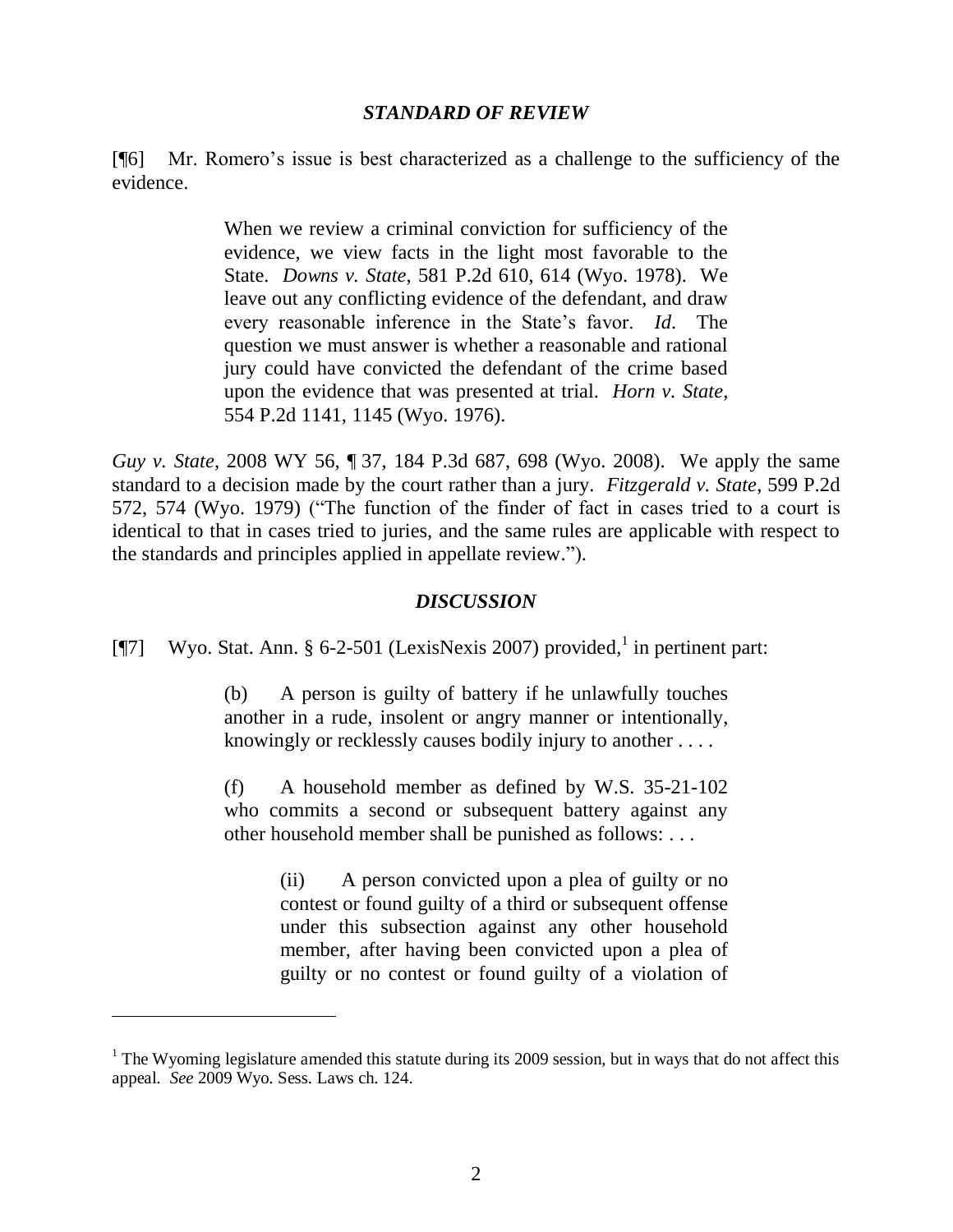W.S. 6-2-501(a), (b), (e) or (f), 6-2-502, 6-2-503, 6-2- 504 or other substantially similar law of this or any other state, tribe or territory against any other household member within the previous ten (10) years is guilty of a felony punishable by imprisonment for not more than five (5) years, a fine of not more than two thousand dollars (\$2,000.00), or both.

The term "household member" is defined in Wyo. Stat. Ann. § 35-21-102(a)(iv) to include:

- (A) Persons married to each other;
- (B) Persons living with each other as if married;
- (C) Persons formerly married to each other;
- (D) Persons formerly living with each other as if married;
- (E) Parents and their adult children;

 $\overline{a}$ 

- (F) Other adults sharing common living quarters;
- (G) Persons who are the parents of a child but who are not living with each other; and
- (H) Persons who are in, or have been in, a dating relationship.

[¶8] Mr. Romero was charged under Wyo. Stat. Ann. § 6-2-501(b) and (f)(ii), which applies only to third or subsequent convictions of battery (or other specified crime) against a household member. *Fall v. State*, 963 P.2d 981, 984 (Wyo. 1998). We have recognized that this statute does not create a new offense, but is merely a sentence enhancement provision. *Id*.; *Spinner v. State*, 2003 WY 106, ¶ 28, 75 P.3d 1016, 1027 (Wyo. 2003). Accordingly, Mr. Romero's prior crimes against household members were not elements of the crime to be proved at trial, but instead facts to be considered by the district court when sentencing Mr. Romero. *Fall*, 963 P.2d at 984.<sup>2</sup>

[¶9] To document Mr. Romero's prior crimes against household members, the State entered Exhibits 15 and 16 into evidence. Mr. Romero made no objection to either exhibit. Exhibit 15 established that Mr. Romero was convicted of battery in 2007.

 $2^2$  Mr. Romero has never claimed, either at trial or on appeal, that the jury, rather than the district court, should have determined if the victims of his prior crimes were household members. *See Apprendi v. New Jersey*, 530 U.S. 466, 490, 120 S.Ct. 2348, 2362-63, 147 L.Ed.2d 435 (2000) ("[O]ther than the fact of a prior conviction, any fact that increases the penalty for a crime beyond the prescribed statutory maximum must be submitted to a jury, and proved beyond a reasonable doubt."). As we have noted before, however, "Even should these circumstances fall within tenets of *Apprendi*, the right to a jury trial, as critical and fundamental as it is, can be waived." *Craig v. State*, 2007 WY 122, ¶ 13, 163 P.3d 828, 832 (Wyo. 2007). Because Mr. Romero has never raised this issue, we will not consider it.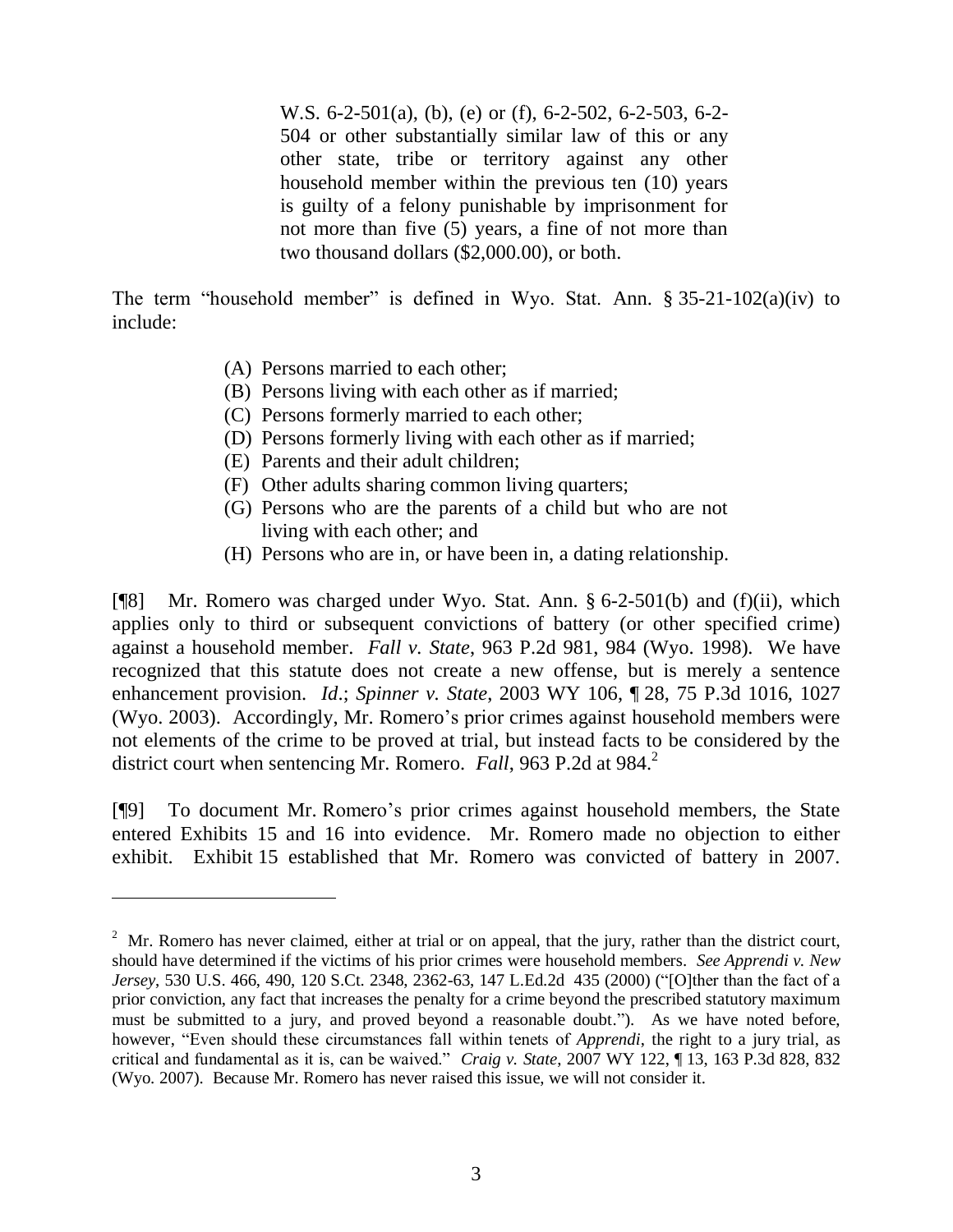Mr. Romero concedes that the text of this exhibit proves that the victim of his battery was a household member. Exhibit 16 established that Mr. Romero was convicted of battery and aggravated assault in 2000. Mr. Romero contends that Exhibit 16 does not prove that the victim was a household member.

[¶10] Our review of Exhibit 16 confirms that it does not explicitly show that the victim of his crimes in 2000 was a household member. It states that Mr. Romero was convicted of battery and "Aggravated Assault on a Pregnant Woman." However, it does not identify the pregnant woman. It does not say that she was a household member, and it does not contain any other facts from which that determination could be made explicitly.

[¶11] Under the applicable standard of review, however, we must draw every reasonable inference in the State's favor. The State asserts that Exhibit 16 is sufficient, under this standard, to establish that the pregnant victim was a household member. The State points out that Exhibit 16 includes as a condition of probation that Mr. Romero "shall not live with [A.G.], until it is deemed appropriate by his counselor and his probation agent." According to the State, this information gives rise to an inference that Mr. Romero had been living with A.G. prior to his conviction, and thus, that A.G. was a household member. Similarly, the State points out that Exhibit 16 ordered Mr. Romero to "attend the Batterer's Re-education program and follow all recommendations." According to the State, this information gives rise to an inference that Mr. Romero had engaged in domestic violence.

[¶12] If our review were limited solely to the contents of Exhibit 16, we would question whether the evidence was sufficient to establish that the conviction reflected in Exhibit 16 involved a household member. The document does not identify A.G. as the victim of the crime, and it does not indicate that the "Batterer's Re-education program" was limited to those convicted of battering a household member. Exhibit 16 is not, however, the only evidence relied upon by the State.

[¶13] The State contends that, even if Exhibit 16 is insufficient, the information contained in Mr. Romero's Presentence Investigation Report is adequate to demonstrate that the victim of Mr. Romero's 2000 crime was a household member. That Report plainly states that the "current/pending offense of Battery – Domestic Violence is the third type of charge in the Defendant's history." It confirms that A.G. was the victim of Mr. Romero's crime, that she is the mother of his child, and that the program Mr. Romero was ordered to participate in was the "Family Violence/Batterer's ReEducation Program." This information, together with Exhibit 16, is sufficient to establish that the victim of Mr. Romero's 2000 crime was a household member. The remaining question, though, is whether the district court could properly rely on this information from the Presentence Investigation Report.

[¶14] Mr. Romero's primary challenge to the district court's reliance on the information from the Presentence Investigation Report is based on our recent decision in *Duke v.*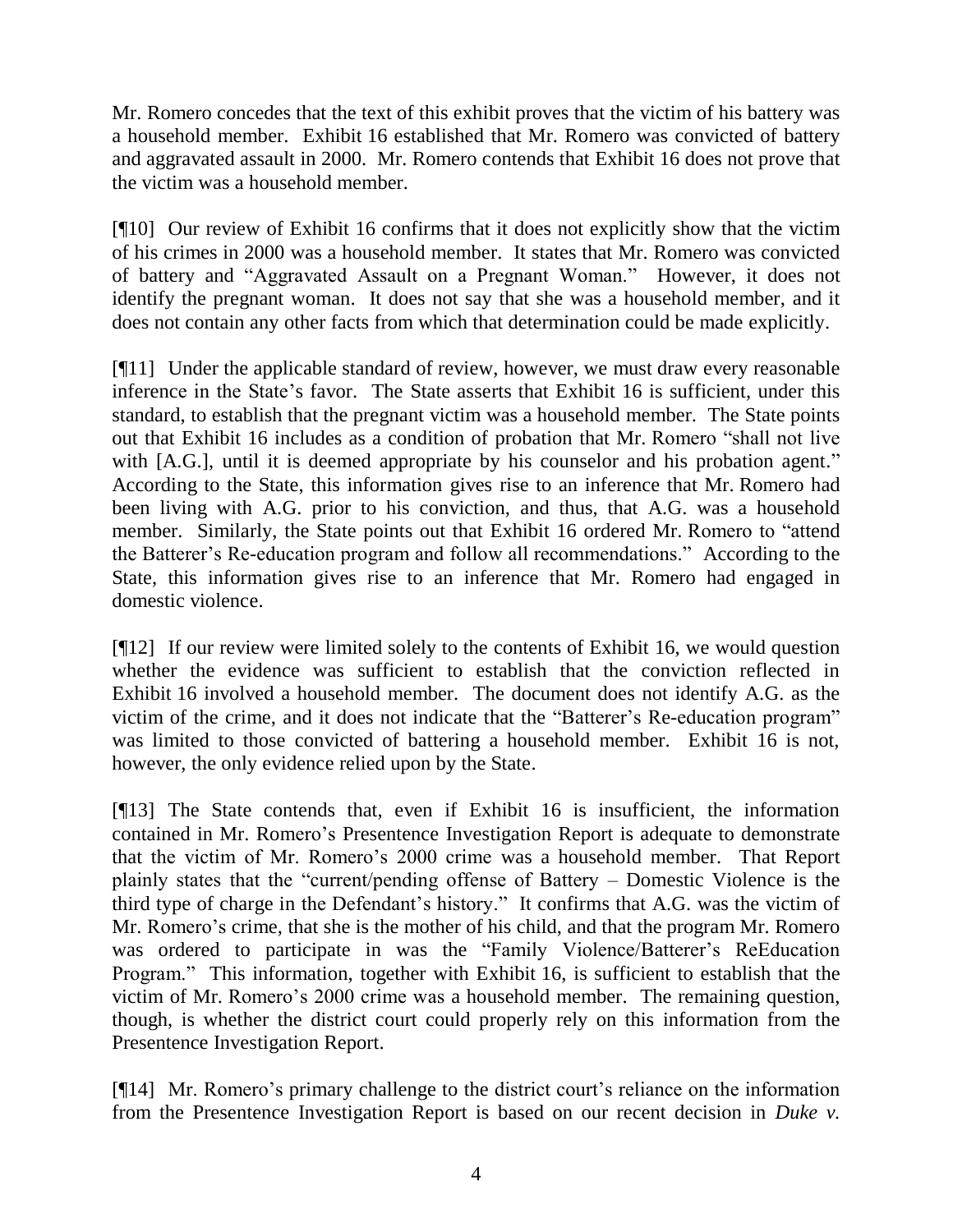*State*, 2009 WY 74, ¶ 21, 209 P.3d 563, 571 (Wyo. 2009). In that case, we held that the preparer of a Presentence Investigation Report is not an agent of the prosecution, but an agent of the court. "Because the presentence report was not prepared and submitted by an agent of the prosecution," Mr. Romero contends, "it cannot be considered as evidence to meet the prosecution's burden of proving the [sentence] enhancement elements."

[¶15] We are not persuaded by this argument. There are established procedures to ensure that a district court will rely only on accurate and reliable information from a Presentence Investigation Report. W.R.Cr.P.  $32(a)(3)(A)$  requires that, "At least 10 days before imposing sentence, unless this minimum period is waived by the defendant, the court shall provide the defendant and the defendant's counsel with a copy of the report of the presentence investigation." This rule also requires that, "The court shall afford the defendant and the defendant's counsel an opportunity to comment on the report and, in the discretion of the court, to introduce testimony or other information relating to any alleged factual inaccuracy contained in it." Rule  $32(a)(3)(C)$  further specifies that:

> If the comments of the defendant and the defendant's counsel or testimony or other information introduced by them allege any factual inaccuracy in the presentence investigation report or the summary of the report or part thereof, the court shall, as to each matter controverted, make:

(i) A finding as to the allegation; or

(ii) A determination that no such finding is necessary because the matter controverted will not be taken into account in sentencing. A written record of such findings and determinations shall be appended to and accompany any copy of the presentence investigation report thereafter made available to penal institutions.

We have explained the workings of these provisions (or their predecessors) as follows:

In *Christy* [*v. State*], 731 P.2d [1204,] 1207-08 [(Wyo. 1987)], we determined that the trial court may consider "filed reports and information" at sentencing, so long as the defendant is given the opportunity "to deny, dispute, or disprove." Two years later, in *Smallwood* [*v. State*], 771 P.2d [798,] 802 [(Wyo. 1989)], we described this as "an opportunity to rebut pre-sentence information which is materially false or which furnishes invalid premises for the sentence which the judge is imposing." In *Clouse* [*v. State*], 776 P.2d [1011,] 1015 [(Wyo. 1989)], we made clear that it is the defendant's obligation to object to any sentencing